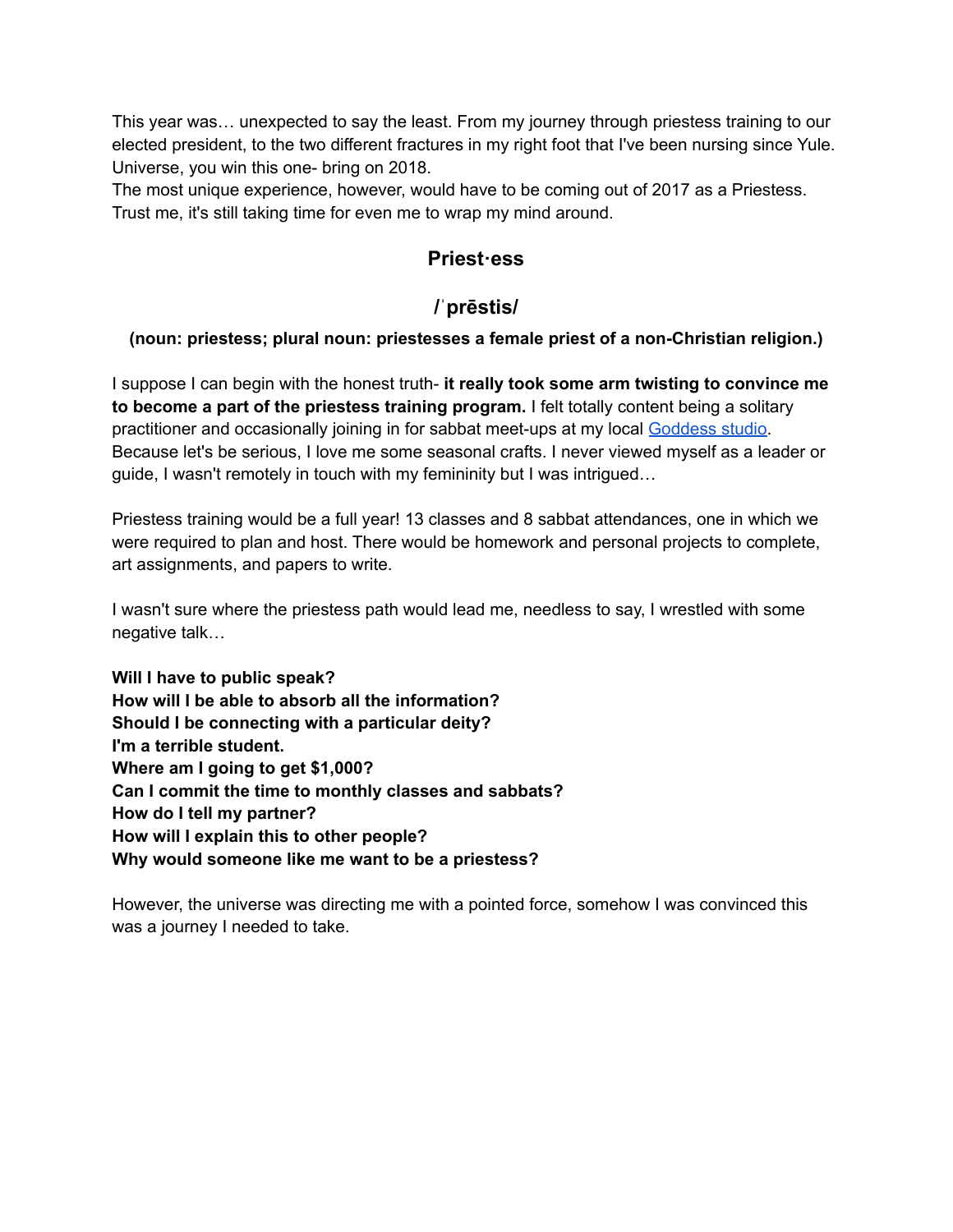

# **Great! So you want to be a priestess**

#### **How are you going to come up with \$990?**

This training came with A TON of printed material and some amazing books for an entire year so I understood the cost… but where in Hermes name was I going to come up with that money?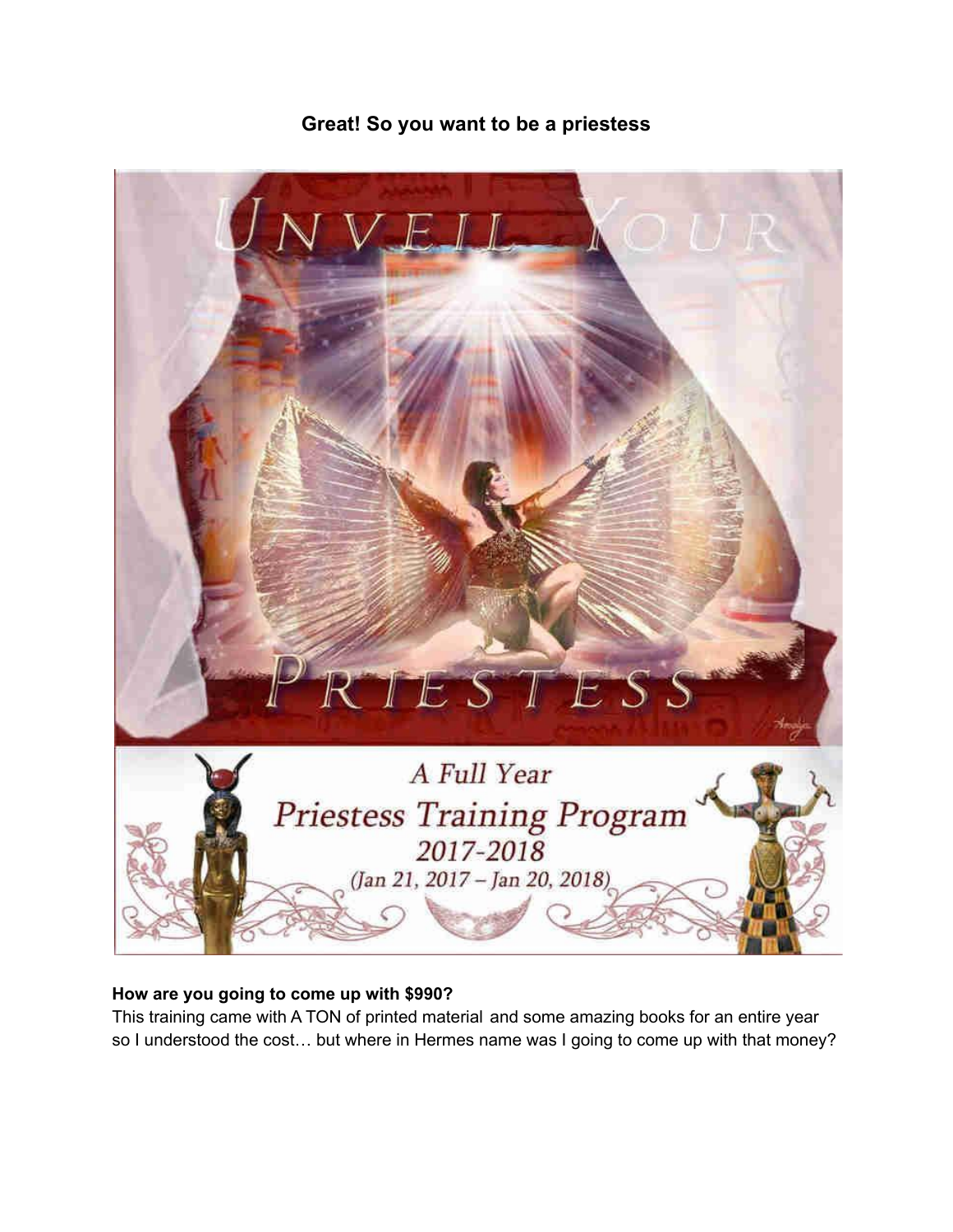#### **Method 1:**

As mentioned in my *Iceland [Adventure](http://www.broomclosetartistry.com/single-post/2017/12/18/Iceland-adventure-travel-journal-entry-1)* blog, I use a phone app called **[DIGIT](http://digit.co/)** that lets you set saving goals and despots small increments of money daily/ weekly towards that goal. Using this app allowed me to set it and forget it. Little by little my savings grew.

#### **Method 2:**

At the time I was an avid Twitch creative streamer (twitch.tv is a live video streaming network that lets you can interact with your viewers while playing video games, creating, cooking etc.) This platform allows you to create "donation goals", specifying to viewers what their money will be used for if they decide to support your channel. There were a few very generous viewers that helped me out who I could never thank enough. One person in particular by the name of DragonsMiracle ~ *Hvala my friend.*

#### **Method 3:**

I scrimped… a lot but I also discovered that **I really wanted this**, I sucked up my pride and asked for help. *Thank you to Jeff for your donation, you've changed my life.*

In the end, I was able to pull the cash together a bit at a time, along with the help of the program's instructor, Amalya I found myself sitting in **1st Veil Priestess Training orientation.** Before classes began, Amalya asked if anyone would be willing to chronicle our classes and year's journey together. Of course, I volunteered and was joined by another amazing priestess. Together we documented notes and a bit about each class to share with the group or as a final project if we chose to do so.

## **The Classes**

- 1. Orientation- Sacred Temples and Sites from Around the world
- 2. Wheel of the Year
- 3. Legacies of the Priestesses
- 4. The Elements and Directions
- 5. Ritual & Sacred Space
- 6. Divination and Oracle Wisdom
- 7. Sacred Sexuality
- 8. Blood Mysteries and The Moon
- 9. Loss of the Goddess
- 10. Wounds to Wisdom
- 11. Frame Drum & New Priestess Archetypes
- 12. Magic and Manifestation
- 13. Year Project Presentations
- 14. Initiation
- 15. Ordination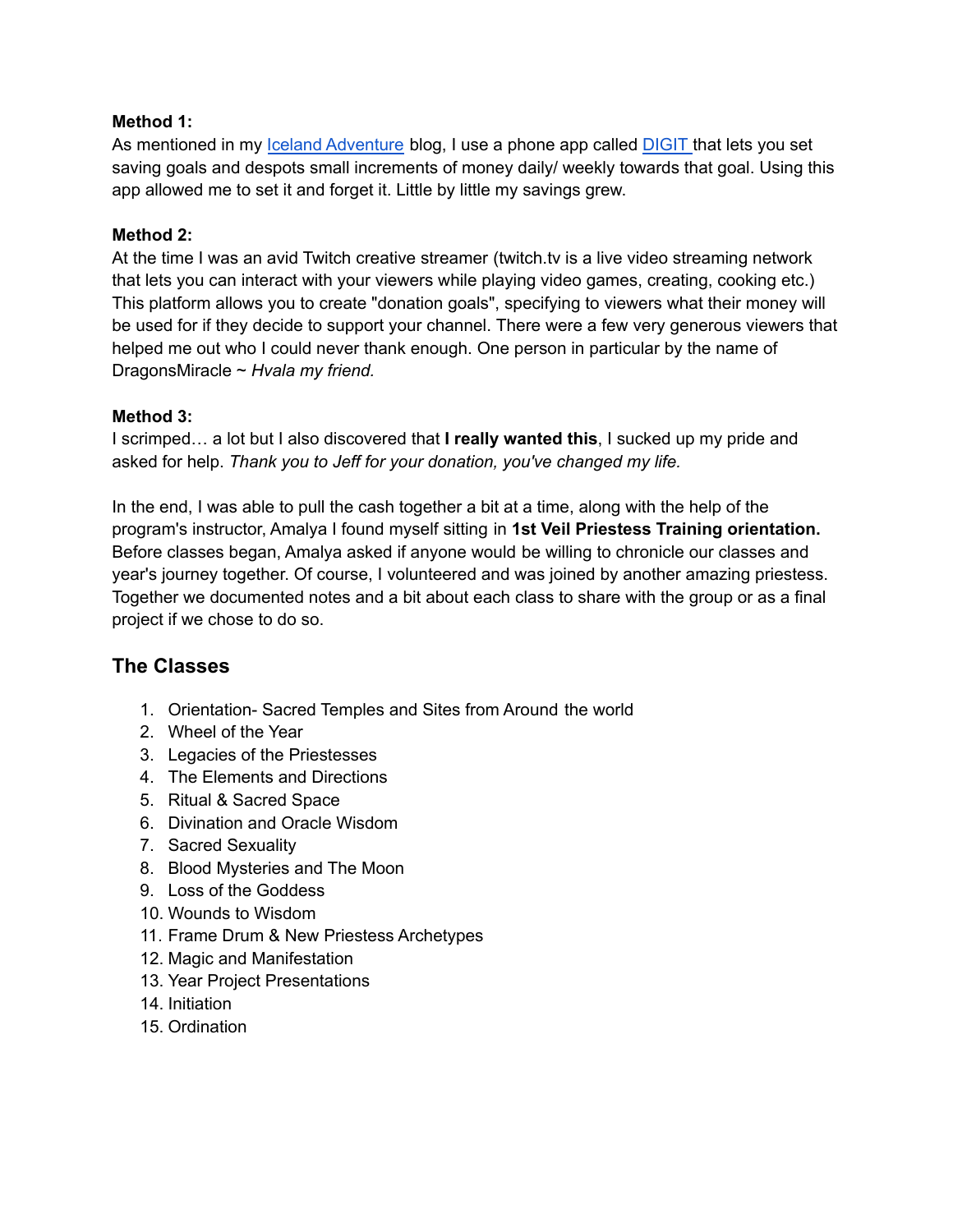Each class created by Amalya was so different and special- we were honored to have with us brilliant guest instructors such as **Karen Tate, Max Dashu, Soulmyst Stormrider, Judith Laxer, Linda Savage, Simone Butler, Miranda Rondeau and Anyaa McAndrew.** As with everything, our classes had their own ebb and flow, some days were light-hearted and full of giggles others where heavy and overflowing with emotional journeys and healing. We each had our own reasons for being there but during these emotional times, I think each priestess knew she wasn't alone, **we were there** *for* **each other- supporting, honoring and connecting through each women's personal journey.**

## **Realizations**

### **1. I was ignited by the discovery of new knowledge.**

With each class, we were introduced to different periods of history most aren't exposed to in school. It may not be a well-known fact but **I LOVE HISTORY!** Each new subject was like the strand in a web, connecting and leading me to two more stands and two more and on and on. The more we were shown the more furiously I wanted to consume what I could on the subject. With each step, I was lead deeper into the rabbit hole- to another stand, another layer of life and our past I couldn't wait to discover. Just look at this timeline!! More Goddess [Timelines](http://goddesstimeline.com/)



### **2. I'm an "overachiever".**

This word was thrown around a bit throughout the year and I'm still unsure how I feel towards it. It was given as a compliment but it's use in general society leaves a sour taste, doesn't it? I took this course very seriously, which meant showing up to as many classes and sabbats as possible, completing the work before the due date, utilizing my skills for projects, and offering my services to the best of my ability. I don't see anything special about that. It's not overachieving… it's just achieving. THIS COURSE WAS EXCITING! I WANTED to do the work, I WANTED to be there whenever I could- we were told at the beginning of the year, "*the more you put into it [class], the more you'll get out of it,*" and boy was it the truth.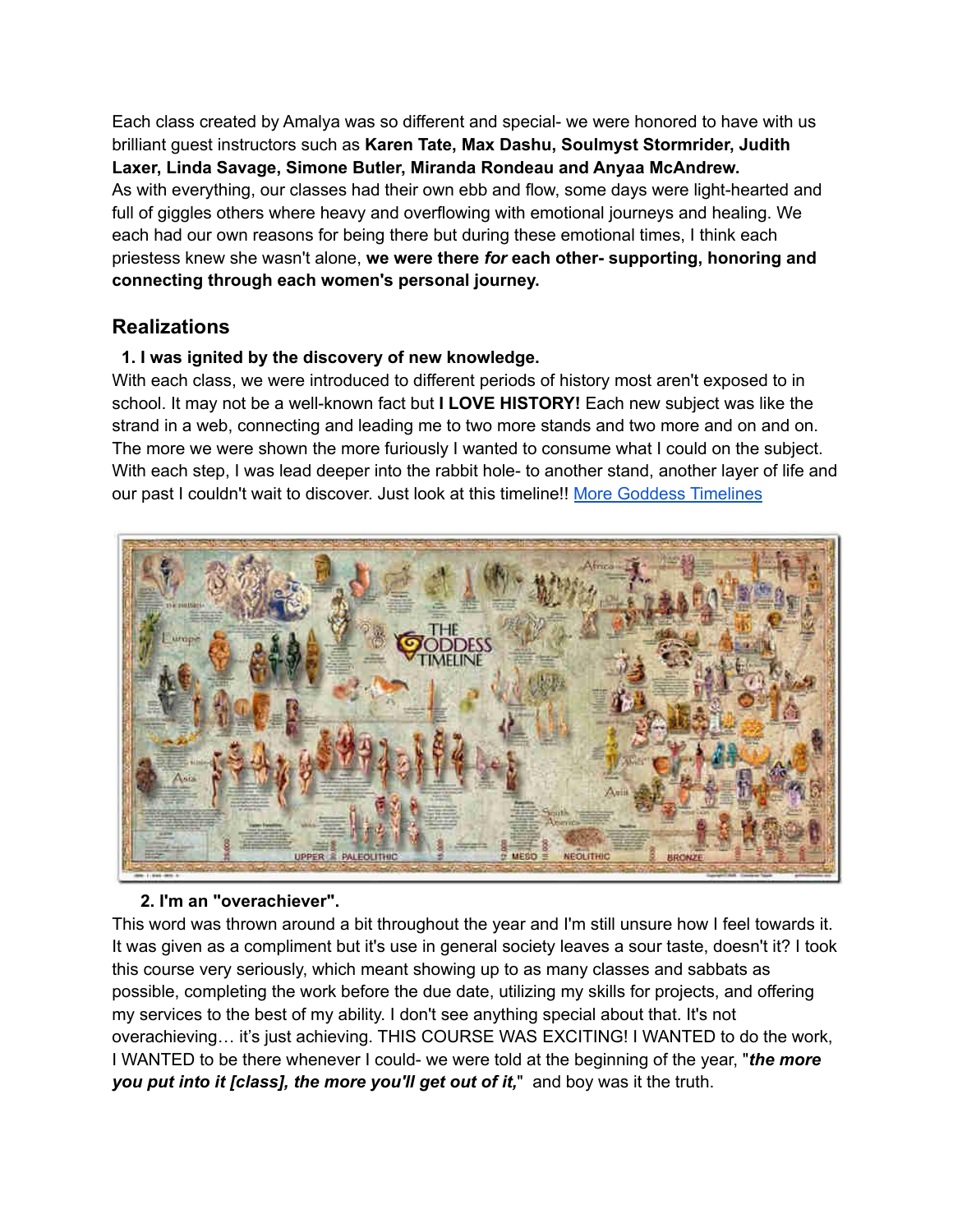#### **3. My patience needed some exercise.**

With all these new discoveries I felt like I was chomping at the bit- I wanted to dive into that paper, fly through the notes and get them to the other priestesses ASAP, I wanted to have my sabbat [Litha] planned out and ready to go. I was so INSPIRED! However, this Gemini is so used to getting things done on her own that it became a very educational experience sharing the responsibility with others.

## **Example A: Chronicling the notes.**

In the beginning, I was so eager to get the notes to the layout I'd get frustrated if/when changes were made. HOWEVER, if I just took the time, in the beginning, to openly collaborate with my partner before designing *anything* I wouldn't have found myself in that place. My notes partner was unbelievable, she was so detailed and quick, I and the rest of the priestesses were crazy lucky to have her. She and I found a great rhythm and system to our process, each able to stretch our strengths and put together a beautiful chronicle *{if I do say so myself}*.

## **Example B: Planning a day-long celebration for Summer Solstice.**

There is something deep inside me that HAS TO BE PREPARED. I'm not sure what happened in the past that makes me feel like everything has to be planned …like… yesterday. In all honesty, I wasn't excited about hosting a sabbat "meetup", I was literally having stress dreams about it for months- four dreams to be exact. I just hate speaking in front of groups. I was hoping to have everything set by Beltane so I wouldn't be slammed with any surprises. My Litha partner is such a beautiful spirit WITH HER OWN LIFE, she had her own responsibilities and personal path she was navigating. We didn't know a lot about each other when we began but ended up connecting through something very personal that reminded me surprises are part of the journey. **Some of life's surprises blindside you like a smack to the mouth but others are organic and magical and only happen when you sit back a little and let go.** Needless to say, our Litha meet-up was wonderful- some of the day's events weren't coordinated until *the day o*f and they made our honoring that much more special.

### **4. My Voice Matters**

My biggest hurdle *still* is owning my voice and speaking it out to the masses. At the beginning of our training, any point at which I needed to stand and present projects or papers my heart would pound, and there I was, on the border of passing out. This is not an exaggeration- I knew I wasn't a strong public speaker but this was just embarrassing. It's sad to know so many other women struggle with this as a result of upbringing and society's "seen and not heard" mentality. However, the women there only want to see me succeed, they want me to feel safe and uplifted, supported, and heard. I wasn't going to flunk out of anything, I had no reason to be ashamed of my work, I have something to share, something for others to learn! Over time I learned to cultivate that courage one breath at a time and continuously try to make sure that same voice is carried with me outside of the classroom.